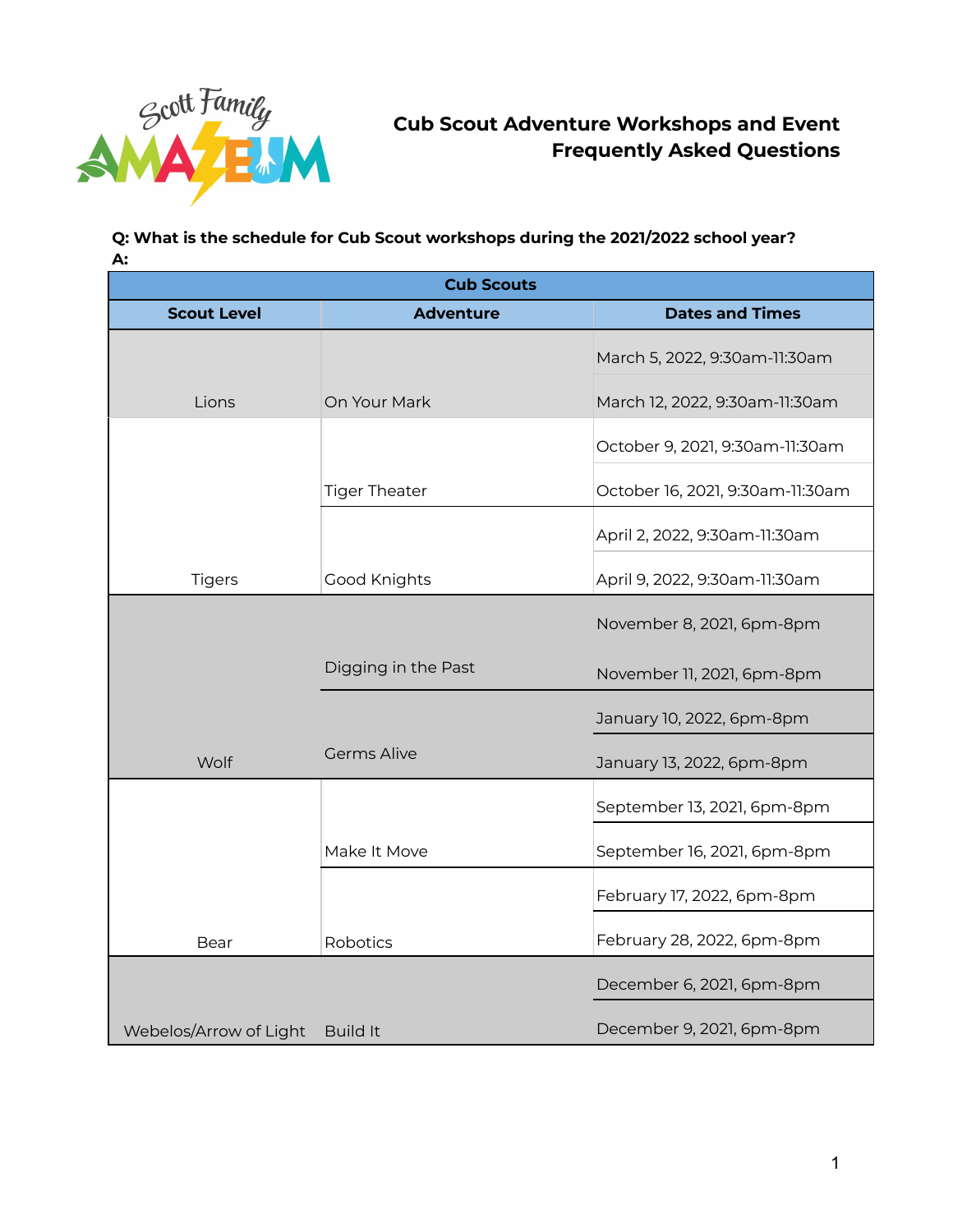## **Q: Will face coverings be required for scout workshops?**

**A:** Amazeum is updating our COVID protocols to reflect the most recent CDC updates. We will be closely monitoring the CDC's new [Community](https://www.cdc.gov/coronavirus/2019-ncov/your-health/covid-by-county.html) Level Tool to aid in determining our face covering policy for programs. When Benton and Washington counties are in the green zones, no face coverings are required. Masks will be required if the status of Benton and Washington counties changes to red. Our top priority is always the safety and health of the scouts and the Amazeum team.

**Current Status:** Green Zone for Benton and Washington Counties - Face coverings are optional for campers. If you are experiencing symptoms, test positive or been exposed to someone with COVID-19, please don't attend the program.

## **Q: Will capacity be limited during the workshop?**

**A**: Yes! In order to encourage physical distancing, capacity of Scout workshops is limited to 10 Scouts and up to 4 leader/co-leaders.

## **Q: What is the fee for a Scout workshop?**

**A:** Workshops are \$20 per Scout. The den leader and co-leader attend the workshop at no cost and are expected to serve as active chaperones during the workshop experience. For Lion and Tiger workshops, one adult leader per Lion/Tiger Scout is free.

## Q: I'm not a den leader but I want to sign up my child for a workshop. Can I register my **child separately from a den?**

**A:** Due to the collaborative experience of the workshop, the den leader should register the den. Individual Scouts interested in attending the workshop should contact their den leader.

#### **Q: How do I register for a workshop?**

**A:** Den leaders should register the Scouts in their den for the workshops. The workshops are designed to be a collaborative experience for dens rather than individual Scouts.

Cub Scout workshops registration is available through the Amazeum's Reservation Specialist by calling 479-696-9280 option 5 or emailing at [reservations@amazeum.org.](mailto:reservations@amazeum.org) Advanced registration and payment is required. Registration closes at noon the Friday before the workshop.

#### **Q: If a registered Scout is not able to attend, will I be able to get a refund?**

**A:** Payment for the workshop is collected at the time of registration. At this time, refunds are not available once the registration has been confirmed.

#### **Q: What does the workshop registration fee include?**

**A:** The registration fee includes a 2 hour workshop of focused hands-on activities that meet specific requirements of the Cub Scout loop/pin.

The den leader and co-leader are free and are expected to serve as chaperones during the workshop and exhibit exploration time. For Lion and Tiger workshops, one adult leader per